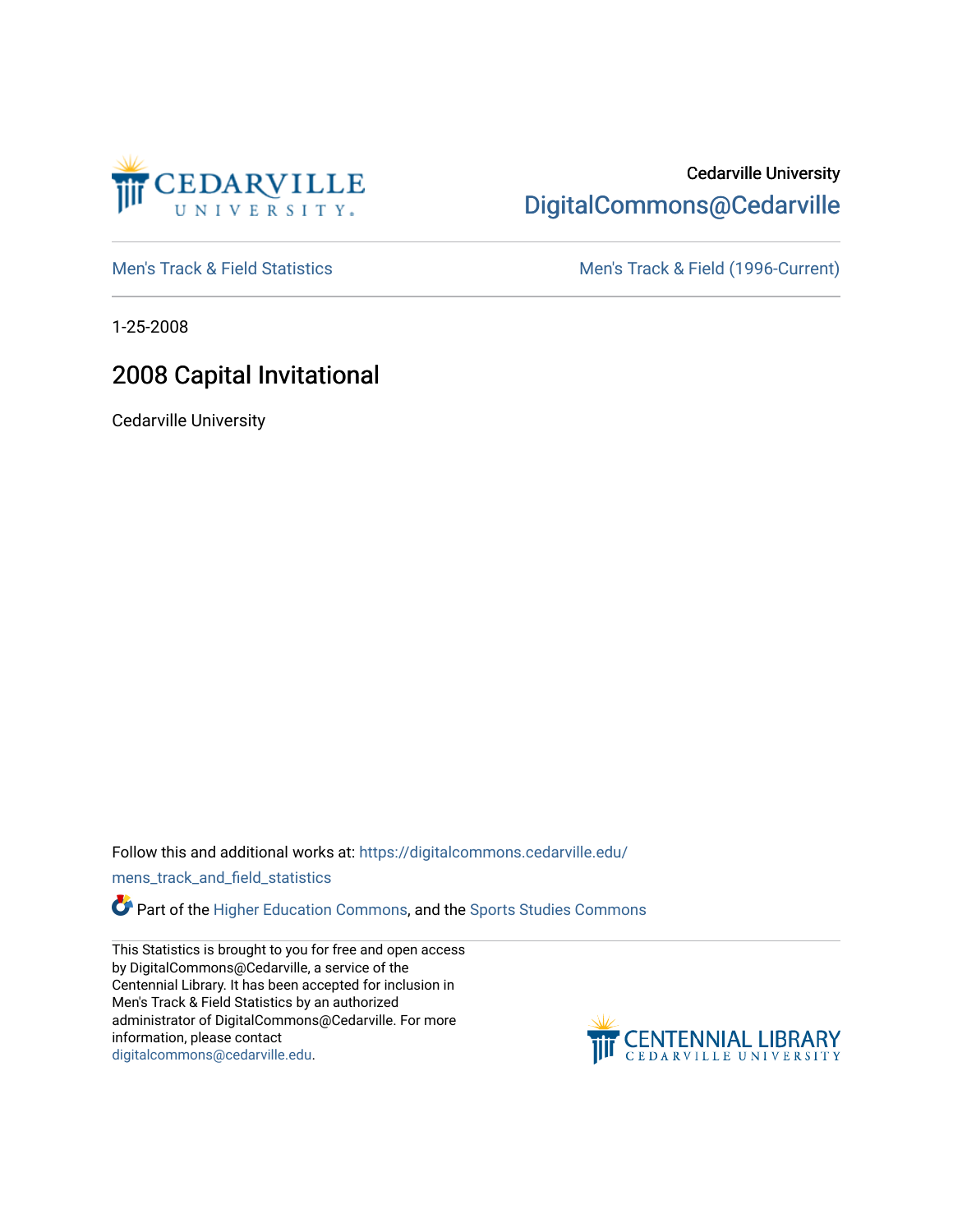## **Cedarville University**

http://www.cedarville.edu/2007-08/mtrack/mtr\_capital012508.htm





## **Capital Invitational Friday, Jan. 25, 2008 - Bexley, Ohio**

### **MEN'S RESULTS**

| Men - Team Rankings - 19 Events Scored |                                 |      |            |                |  |  |
|----------------------------------------|---------------------------------|------|------------|----------------|--|--|
|                                        |                                 |      |            |                |  |  |
| 1) Cedarville University               | 174.50<br>2) Wilmington College |      |            | 102            |  |  |
| 3) Capital University                  | 88<br>4) Rio Grande             |      |            | 82             |  |  |
| 5) Central State University            | -73<br>6) Muskingum College     |      |            | 72             |  |  |
| 7) Wittenberg University               | 8) Bluffton University<br>57.50 |      |            | 31             |  |  |
|                                        |                                 |      |            |                |  |  |
| Men 55 Meter Dash                      |                                 |      |            |                |  |  |
|                                        |                                 |      |            |                |  |  |
| CAP Center: A 6.46<br>1/12/2008        | Josh Perry, Rio Grande          |      |            |                |  |  |
| OAC 'A': B<br>6.71<br>12/1/2007        | OAC                             |      |            |                |  |  |
| $OAC$ $B': C$<br>6.75<br>12/1/2007     | OAC                             |      |            |                |  |  |
| Capital: D 6.45 2/24/2006              | Jeremy Mulkey, Capital          |      |            |                |  |  |
| NCAA Prov: E 6.47 2008                 | NCAA PROVO                      |      |            |                |  |  |
| NCAA Auto: F 6.36<br>2008<br>Name      | NCAA AO                         |      |            |                |  |  |
|                                        | Year School                     | Seed | Prelims    | H#             |  |  |
| Preliminaries                          |                                 |      |            |                |  |  |
| 1 Jones, Larry                         | Csu                             | 6.48 | B 6.52q    | 5              |  |  |
| 2 Manly, James                         | Unattached                      |      | B 6.55q    | 3              |  |  |
| 3 Ramirez, Jesse                       | SO Capital                      | 6.57 | B 6.61g    | 1              |  |  |
| 4 Belcher, Rod                         | 1 WITT                          | 6.67 | В б.64д    | 3              |  |  |
| 5 Duff, Ian                            | Csu                             | 6.48 | $B\,6.65q$ | 6              |  |  |
| 6 Clark, Marcus                        | Csu                             | 6.50 | $B_6.71q$  | 2              |  |  |
| 7 Kraner, Josh                         | FR rio grande                   | 6.67 | C $6.74q$  | 1              |  |  |
| 8 McGuire, David                       | Csu                             | 6,60 | 6.81q      | 4              |  |  |
| 9 Vermillion, Brett                    | JR Musk                         | 6.88 | 6.84զ      | 3              |  |  |
| 10 Cantrell, Ricky                     | FR Capital                      | 6.83 | 6.88α      | 5              |  |  |
| 11 Smith, Travis                       | JR Cedarville                   | 6.81 | 6.88q      | 2              |  |  |
| 12 Neuhart, Elric                      | FR Musk                         | 6.98 | 6.91q      | з              |  |  |
| 13 Davis-Jackson, tyquan               | Csu                             | 6.65 | 6.91       | 4              |  |  |
| 14 Resides, Ryan                       | 3 WITT                          | 7.02 | 6.92       | 5              |  |  |
| 15 Sawyers, Daivd                      | Csu                             | 6.90 | 6.94       | 4              |  |  |
| 16 Bailey, Demetrius                   | FR Musk                         | 7.04 | 6.98       | 6              |  |  |
| 17 Belcher, Daniel                     | FR Capital                      | 6.90 | 6.98       | 4              |  |  |
| 18 Williams, Mark                      | FR Cedarville                   | 7.00 | 7.00       | 2              |  |  |
| 19 Johnson, Rob                        | FR Bluffton                     | 7.09 | 7.03       | 5              |  |  |
| 20 Mason, Casey                        | FR Capital                      | 7.06 | 7.13       | 6              |  |  |
| 21 Blank, Michael                      | JR Capital                      | 7.12 | 7.16       | 2              |  |  |
| 22 Taylor, Earl                        | Csu                             | 6.89 | 7.18       | 1              |  |  |
| 23 Gray, Henry                         | Csu                             | 6.84 | 7.19       | $\overline{a}$ |  |  |
| 24 Gatti, Jim                          | JR Musk                         |      | 7.22       | 5              |  |  |
| 25 Waltz, Kyle                         | 50 Musk                         | 7.28 | 7.23       | 4              |  |  |
| 26 Amstutz, Josh                       | FR Capital                      | 7.20 | 7.27       | 1              |  |  |
| 27 Brooks, Courtney                    | Csu                             | 6.82 | 7.28       | 6              |  |  |
| 28 Harris, Doug                        | FR Wilmington                   | 7.49 | 7.48       | Δ              |  |  |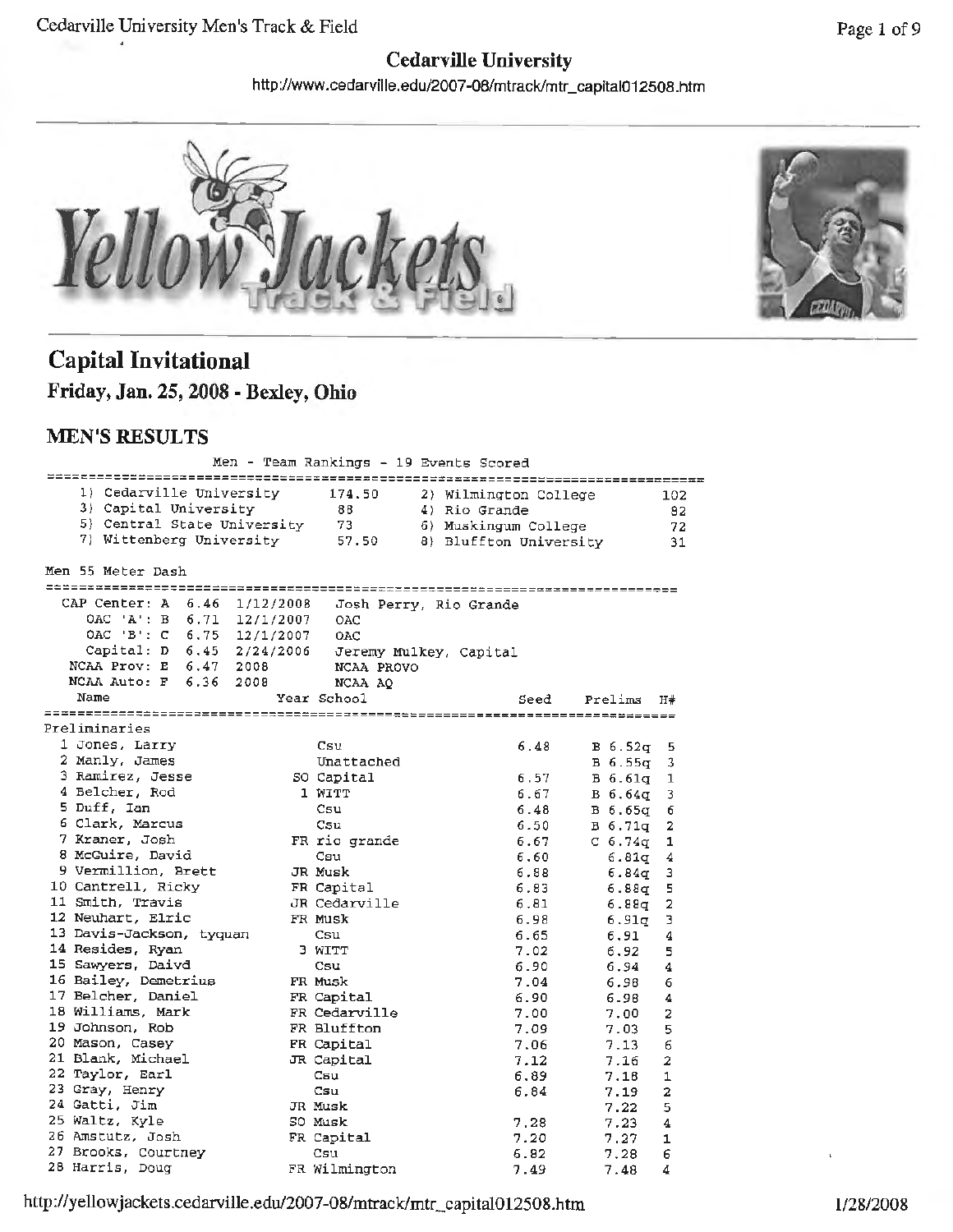| 29 Murphy, Stephen  | Csu           |      | 7.74 6 |    |
|---------------------|---------------|------|--------|----|
| -- Hegarty, Tyler   | SO Capital    | 7.57 | SCR    |    |
| -- Benjamin, Marcus | FR Cedarville | 6.96 | SCR    |    |
| -- Saulter, Charles | FR Musk       |      | SCR    | 2  |
| -- Miller, Michael  | Csu           | 6.83 | SCR    | -6 |
| -- Molstre, Jordan  | FR Cedarville | 7.15 | SCR    | -3 |

 $\mathbf{S}$ 

|        | Men 55 Meter Dash                                    |                        |                        |                        |                  |                |           |
|--------|------------------------------------------------------|------------------------|------------------------|------------------------|------------------|----------------|-----------|
|        |                                                      |                        |                        |                        |                  |                |           |
|        | CAP Center: A 6.46 1/12/2008                         |                        |                        | Josh Perry, Rio Grande |                  |                |           |
|        | OAC 'A': B                                           | $6.71 \quad 12/1/2007$ | OAC                    |                        |                  |                |           |
|        | OAC 'B': C 6.75 12/1/2007                            |                        | OAC                    |                        |                  |                |           |
|        | Capital: D 6.45 2/24/2006                            |                        | Jeremy Mulkey, Capital |                        |                  |                |           |
|        | NCAA Prov: E 6.47 2008                               |                        | NCAA PROVO             |                        |                  |                |           |
|        | NCAA Auto: F 6.36                                    | 2008                   | NCAA AQ                |                        |                  |                |           |
|        | Name                                                 |                        | Year School            | Prelims                | Finals H# Points |                |           |
|        |                                                      |                        |                        |                        |                  |                |           |
| Finals |                                                      |                        |                        |                        |                  |                |           |
|        | 1 Jones, Larry                                       |                        | Csu                    | 6.52                   | 6.47E            | 2              | 10        |
|        | 2 Belcher, Rod                                       |                        | 1 WITT                 | 6.64                   | 6,59B            | 2              | 8         |
|        | 3 Ramirez, Jesse                                     |                        | SO Capital             | 6.61                   | 6.60B            | 2              | 6         |
|        | 4 Manly, James                                       |                        | Unattached             | 6.55                   | 6.62B            | 2              |           |
|        |                                                      |                        |                        | 6.74                   | 6.63B            | 1              | 5         |
|        | 5 Kraner, Josh                                       |                        | FR rio grande          |                        |                  | 2              | 4         |
|        | 6 Clark, Marcus                                      |                        | Csu                    | 6.71                   | 6.69B            |                |           |
|        | 7 Smith, Travis                                      |                        | JR Cedarville          | 6.88                   | 6.89             | 1              | 3         |
|        | 8 McGuire, David                                     |                        | $\cos u$               | 6.81                   | 6.91             | 1              | 2         |
|        | 9 Cantrell, Ricky                                    |                        | FR Capital             | 6.88                   | 6.96             | 1              | 1         |
|        | 10 Duff, Ian                                         |                        | Csu                    | 6.65                   | 10.71            | 2              |           |
|        | -- Neuhart, Elric                                    |                        | FR Musk                | 6.91                   | SCR              | 1              |           |
|        | -- Vermillion, Brett                                 |                        | JR Musk                | 6.84                   | SCR              | 1              |           |
|        |                                                      |                        |                        |                        |                  |                |           |
|        | Men 200 Meter Dash                                   |                        |                        |                        |                  |                |           |
|        |                                                      |                        |                        |                        |                  |                |           |
|        |                                                      |                        |                        |                        |                  |                |           |
|        | CAP Center: A 21.91 1/12/2008 Josh Perry, Rio Grande |                        |                        |                        |                  |                |           |
|        | Capital: D 23.29 1/13/2007 Trent Hinton, Capital     |                        |                        |                        |                  |                |           |
|        | Name                                                 |                        | Year School            | Seed                   | Finals           |                | H# Points |
|        |                                                      |                        |                        |                        |                  |                |           |
|        | 1 Perry, Josh                                        |                        | SR rio grande          | 21.91                  | 22.17            | 6              | 10        |
|        | 2 Woodfork, Chris                                    |                        | JR rio grande          | 22.84                  | 22.85            | 6              | 8         |
|        | 3 Stallworth, Justin                                 |                        | Csu                    | 23.50                  | 22.99            | з              | 6         |
|        | 4 Jones, Larry                                       |                        | Csu                    | 23.90                  | 23.37            | 5              | 5         |
|        | 5 Conner, Marvell                                    |                        | Csu                    | 23.69                  | 23,38            | 5              | 4         |
|        | 6 Neuhart, Elric                                     |                        | FR Musk                | 23.50                  | 23.56            | 6              | з         |
|        | 7 Vermillion, Brett                                  |                        | JR Musk                | 23.70                  | 23.61            | 5              | 2         |
|        |                                                      |                        |                        | 24.00                  | 23.86            | 4              | 1         |
|        | 8 Gatti, Jim                                         |                        | JR Musk                |                        | 23.91            | 4              |           |
|        | 9 Williams, Mark                                     |                        | FR Cedarville          | 23.90                  |                  |                |           |
|        | 10 Clark, Marcus                                     |                        | Csu                    | 24.00                  | 23.95            | 4              |           |
|        | 11 Sawyers, Daivd                                    |                        | Csu                    | 23.88                  | 24.04            | 5              |           |
|        | 12 Gruenberg, Stephen                                |                        | JR Cedarville          | 23.99                  | 24.15            | 4              |           |
|        | 13 Beight, Michael                                   |                        | SO Cedarville          | 23.70                  | 24.16            | 5              |           |
|        | 14 Belcher, Rod                                      |                        | 1 WITT                 | 24.79                  | 24.28            | $\overline{a}$ |           |
|        | 15 Legard, Rashan                                    |                        | Csu                    | 24.05                  | 24.51            | ٦              |           |
|        | 16 Bailey, Demetrius                                 |                        | FR Musk                | 24.00                  | 24.58            | 4              |           |
|        | 17 McGuire, David                                    |                        | Csu                    | 24.40                  | 24.63            | 2              |           |
|        | 18 Roberts, Adam                                     |                        | 2 WITT                 |                        | 24,69            | 1              |           |
|        | 19 Belcher, Daniel                                   |                        | FR Capital             | 24.53                  | 24.71            | 2              |           |
|        |                                                      |                        |                        | 24.55                  | 24,88            | 2              |           |
|        | 20 Cunningham, D'Mile                                |                        | Csu                    |                        |                  | 1              |           |
|        | 21 Resides, Ryan                                     |                        | 3 WITT                 | 25.58                  | 24.94            |                |           |
|        | 22 Stevens, Scott                                    |                        | JR Wilmington          |                        | 25,11            | 2              |           |
|        | 23 Brooks, Courtney                                  |                        | Csu                    | 24.80                  | 25.29            | 1              |           |
|        | 24 Brown, Rex                                        |                        | SR Bluffton            |                        | 25.30            | 1              |           |
|        | 25 Waltz, Kyle                                       |                        | SO Musk                | 24.00                  | 25.31            | 3              |           |
|        | 26 Davis-Jackson, tyquan                             |                        | Csu                    | 24.20                  | 25.56            | 3              |           |
|        | 27 Taylor, Earl                                      |                        | Csu                    | 24.07                  | 25.86            | з              |           |
|        | 28 Gotschall, Dale                                   |                        | FR Musk                | 27.47                  | 27.73            | 1              |           |
|        | -- Jones, Marque                                     |                        | JR Wilmington          | 23.51                  | SCR              | 6              |           |
|        | -- Duff, Ian                                         |                        | Csu                    | 23.50                  | SCR              | 6              |           |
|        | -- Saulter, Charles                                  |                        | FR Musk                |                        | SCR              |                |           |
|        |                                                      |                        |                        |                        | SCR              |                |           |
|        | -- Murphy, Stephen                                   |                        | Csu                    | 27.17                  | SCR              |                |           |
|        | -- Hegarty, Tyler                                    |                        | SO Capital             |                        |                  |                |           |
|        | -- Larkin, Erik                                      |                        | 3 WITT                 |                        | SCR              |                |           |
|        | -- Koch, Mike                                        |                        | SR Bluffton            |                        | SCR              |                |           |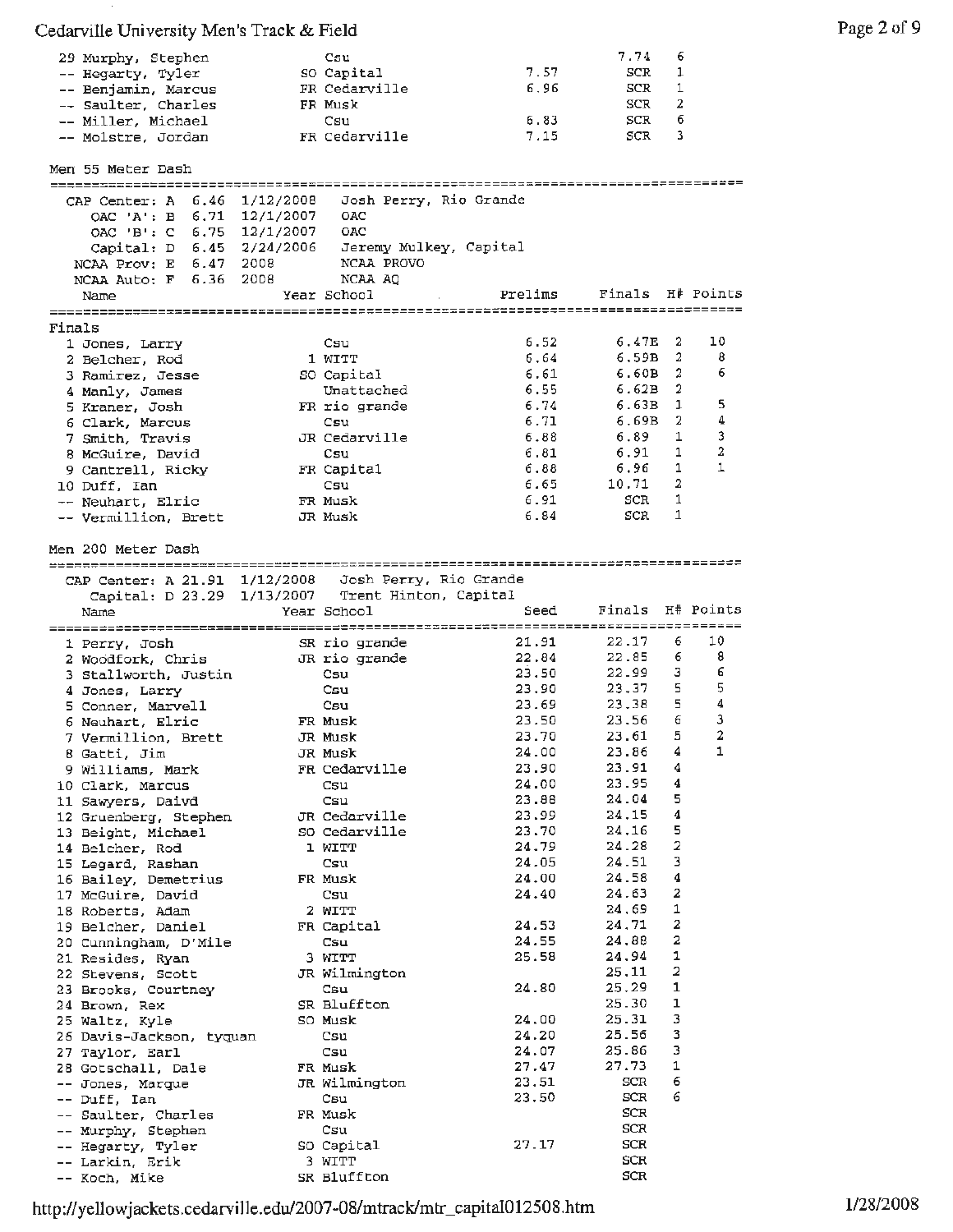| -- Benjamin, Marcus | FR Cedarville | 24.10 | SCR |
|---------------------|---------------|-------|-----|
| -- Johnson, Rob     | FR Bluffton   |       | SCR |

| -- JOHNSON, ROD                                         |             | FR Bluttton   |                         | SCR           |                |           |
|---------------------------------------------------------|-------------|---------------|-------------------------|---------------|----------------|-----------|
| Men 300 Meter Dash                                      |             |               |                         |               |                |           |
| -------------------------------------                   |             |               |                         |               |                |           |
| CAP Center: A 34.60 1/14/2006                           |             |               | Josh Perry, Rio Grande  |               |                |           |
| OAC 'A': B 36.88 12/1/2007                              |             | OAC           |                         |               |                |           |
| OAC 'B': C 37.30 12/1/2007                              |             | OAC           |                         |               |                |           |
| Capital: D 35.56 3/3/2007                               |             |               | Trent Hinton, Capital   |               |                |           |
| Name                                                    |             | Year School   | Seed                    | Finals        |                | H# Points |
|                                                         |             |               |                         |               |                |           |
| 1 Ramirez, Jesse                                        |             | SO Capital    | 38.11                   | 37.33         | 3              | 10        |
| 2 Walls, Tamar                                          |             | FR Wilmington | 37.00                   | 37.39         | 3              | 8         |
| 3 Babcock, Kyle                                         |             | JR Wilmington | 37.57                   | 37.54         | 3              | 6         |
| 4 Sprowl, Chris                                         |             | SR Wilmington | 37,80                   | 37.76         | 3              | 5         |
| 5 Cantrell, Ricky                                       |             | FR Capital    | 38.61                   | 38.37         | 2              | 4         |
| 6 Sensenbaugher, John                                   |             | SO Capital    | 39.11                   | 38.48         | 2              | 3         |
| 7 Wolfe, Ryan                                           |             | FR Capital    | 38.55                   | 38.69         | 3              | 2         |
| 8 Wagner, Collin                                        |             | SO Bluffton   | 39.55                   | 39.24         | 2              | 1         |
| 9 Amstutz, Josh                                         |             | FR Capital    | 40.53                   | 39.50         | 1              |           |
| 10 Blank, Michael                                       |             | JR Capital    |                         | 40.95         | 1              |           |
| 11 Timpe, Mike                                          |             | FR Bluffton   | 39.97                   | 41.08         | 2              |           |
| 12 Staugh, Daren                                        |             | 4 WITT        | 42.53                   | 41.51         | 1              |           |
| -- Mason, Casey                                         |             | FR Capital    | 40.09                   | SCR.          | 2              |           |
| Men 400 Meter Dash                                      |             |               |                         |               |                |           |
|                                                         |             |               |                         |               |                |           |
| CAP Center: A 49.76 3/6/2004                            |             |               | Brian Ryman, Wilmington |               |                |           |
| OAC 'A': B 51.52 12/1/2007                              |             | OAC           |                         |               |                |           |
| OAC 'B': C 52.84 12/1/2007                              |             | OAC           |                         |               |                |           |
| Capital: D 50.03 3/3/2007                               |             |               | Trent Hinton, Capital   |               |                |           |
| NCAA Prov: E 49.60 2008                                 |             | NCAA PROVO    |                         |               |                |           |
| NCAA Auto: $F$ 48.40                                    | 2008        | NCAA AO       |                         |               |                |           |
| Name                                                    |             | Year School   | Seed                    | Finals        | H# Points      |           |
|                                                         |             |               |                         |               |                |           |
| 1 Perry, Josh                                           |             | SR rio grande | 49.98                   | 49.14E        | 3              | 10        |
| 2 Jones, Marque                                         |             | JR Wilmington | 50.90                   | 51.39B        | 3              | 8         |
| 3 Woodfork, Chris                                       |             | JR rio grande | 51.31                   | 51.45B        | з              | 6         |
| 4 Tress, Brandon                                        |             | SO Cedarville | 52.20                   | 51.57C        | 2              | 5         |
| 5 Vermillion, Brett                                     |             | JR Musk       | 52.00                   | 51.77C        | 3              | 4         |
| 6 Babcock, Kyle                                         |             | JR Wilmington | 52,25                   | 51.92C        | 2              | з         |
| 7 Neuhart, Elric                                        |             | FR Musk       | 52.00                   | 52.17C        | 3              | 2         |
| 8 Gatti, Jim                                            |             | JR Musk       | 53.50                   | 52.19C        | $\overline{2}$ | 1         |
| 9 Miceli, Joe                                           |             | JR Capital    | 53.00                   | 52.87         | $\overline{a}$ |           |
| 10 Walls, Tamar                                         |             | FR Wilmington | 51.90                   | 53.36         | 3              |           |
| ll Ramage, JD                                           |             | FR Capital    | 54.11                   | 54.35         | 1              |           |
| 12 Althaus, Ben                                         |             | FR Bluffton   | 53,95                   | 54.54         | 1              |           |
| 13 Gravely, Jordan                                      |             | FR rio grande | 56.50                   | 54.81         | $\mathbf{1}$   |           |
| 14 Cunningham, D'Mile                                   |             | Csu           | 54.00                   | 56.05 1       |                |           |
| 15 Welch, Cody                                          |             | JR Musk       | 54.50                   | 56.82 1       |                |           |
| 16 Grooms, Cody<br>-- Wolfe, Ryan                       |             | FR rio grande | 59.00                   | 1:01.85       | 1              |           |
|                                                         |             | FR Capital    | 53.46                   | SCR           | $\overline{2}$ |           |
| Men 1 Mile Run                                          |             |               |                         |               |                |           |
|                                                         |             |               |                         |               |                |           |
| CAP Center: A 4:20.55 1/12/2008 Jared French, Otterbein |             |               |                         |               |                |           |
| OAC 'A': B 4:23.02 12/1/2007 OAC                        |             |               |                         |               |                |           |
| OAC 'B': C 4:31.06 12/1/2007 OAC                        |             |               |                         |               |                |           |
| Capital: D 4:21.94 1971                                 |             |               | Dave Lewis, Capital     |               |                |           |
| NCAA Prov: E 4:16.00 2008                               |             | NCAA PROVO    |                         |               |                |           |
| NCAA Auto: F 4:11.00 2008                               |             | NCAA AQ       |                         |               |                |           |
| Name                                                    | Year School |               | Seed                    | Finals Points |                |           |
|                                                         |             |               |                         |               |                |           |
| 1 Walters, Justin                                       | JR Musk     |               | 4:26.19                 | 4:24.54C      | 10             |           |
| 2 Bozue, Joshua                                         |             | Unattached    | 4:31.00                 | 4:31.06C      |                |           |
| 3 Savage, Gabe                                          | 3 WITT      |               | 4:20.10                 | 4:31.19       | 8              |           |
| 4 Davies, Jordan                                        |             | FR Cedarville | 4:08.00                 | 4:35.16       | 6              |           |
| 5 Vaughn, Chris                                         |             | FR Cedarville | 4:20.00                 | 4:35.31       | 5              |           |
| 6 Spencer, Mathew                                       |             | FR rio grande | 4:39.75                 | 4:39.02       | 4              |           |
| 7 Chumney, Greg                                         | FR Musk     |               |                         | 4:49.37       | 3              |           |
| 8 Hankins, Ian                                          | FR Musk     |               | 4:55.00                 | 4:50.76       | 2              |           |
| 9 Stults, Jackson                                       |             | FR Wilmington | 4:45.50                 | 5:06.48       | 1              |           |

http://yellowjackets.cedarville.edu/2007-08/mtrack/mtr\_capital012508.htm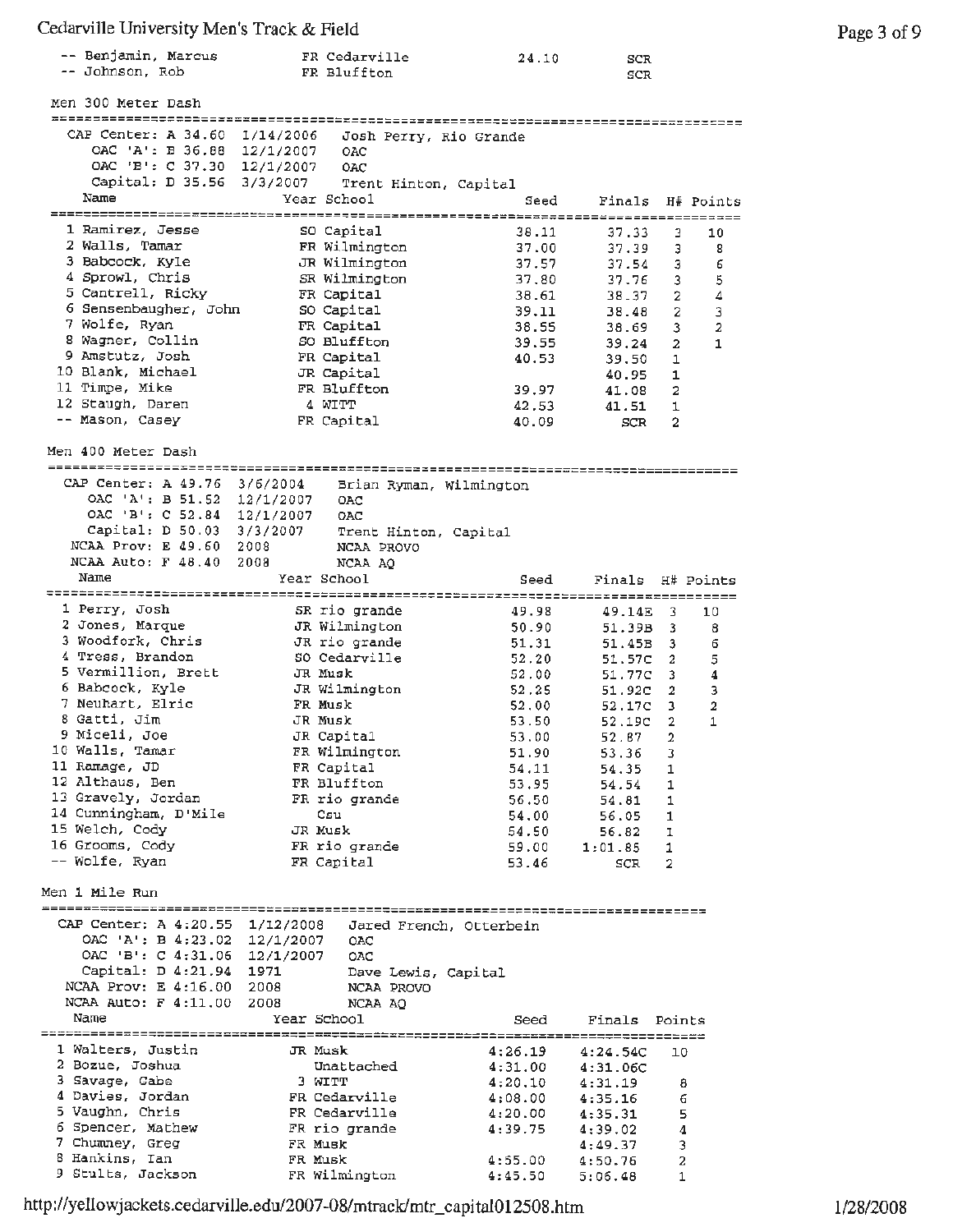| 10 Aluise, Tom        | JR Musk       | 5:06.78 | 5:11.16 |
|-----------------------|---------------|---------|---------|
| 11 Husted, Peter      | SR Bluffton   | 5:26.31 | 5:17.81 |
| 12 Davis, Steven      | FR rio grande | 5:13.00 | 5:19.65 |
| 13 Cunningham, Jordan | SO rio grande | 5:12.67 | 5:25.09 |

Men 500 Meter Run CAP Center: A 1:05,74 1/17/2004 Brandon OAC •A': B 1:08.45 12/1/2007 OAC OAC •E': C 1:11.00 12/1/2007 OAC Baker, Otterbein

|                                     | Capital: D 1:06.20 3/3/2007 Charlie Smith, Capital    |         |                    |                  |
|-------------------------------------|-------------------------------------------------------|---------|--------------------|------------------|
| Name                                | Year School                                           | Seed    |                    | Finals H# Points |
|                                     |                                                       |         |                    |                  |
| 1 Stallworth, Justin                | Csu                                                   | 1:05.00 | 1:09.71C           | 10<br>3          |
| 2 Baston, Brandon                   | SR rio grande                                         | 1:09.87 | 1:11.05            | 8<br>3           |
| 3 Beight, Michael                   | SO Cedarville                                         | 1:10.00 | 1:11.15            | 2<br>6           |
| 4 Orth, Bret                        | FR Wilmington                                         | 1:09.90 | 1:11.27            | 5<br>3           |
| 5 Eversole, Joel                    | SO Capital                                            |         | 1:11.66            | 4<br>з           |
|                                     | FR Capital                                            |         | 1:14.21            | з<br>1           |
| 6 Rhoad, Emerson                    | 4 WITT                                                |         | 1:16.43            | 2<br>ı           |
| 7 Staugh, Daren                     |                                                       |         | 1:17.23            | 1<br>1           |
| 8 Fessler, Zane                     | FR Wilmington                                         | 1:13.65 | 1:17.54            | 2                |
| 9 Timpe, Mike                       | FR Bluffton                                           |         |                    | 1                |
| 10 Siebert, Ben                     | SO Bluffton                                           | 1:25.01 | 1:18.39            |                  |
| 11 Annarino, Nick                   | SO Wilmington                                         |         | 1:19.92            | 2                |
| 12 Siebert, Brad                    | SO Capital                                            |         | 1:25.44            | 1                |
| -- Howard, Mitch                    | FR Wilmington                                         | 1:09.92 | SCR                | 3                |
| -- Huber, Chris                     | SO Musk                                               | 1:13.00 | SCR                |                  |
|                                     |                                                       |         |                    |                  |
| Men 800 Meter Run                   |                                                       |         |                    |                  |
|                                     |                                                       |         |                    |                  |
|                                     | CAP Center: A 1:53.78 2/24/2007 Geoff Lambert, Wabash |         |                    |                  |
|                                     | OAC 'A': B 1:58.41 12/1/2007 OAC                      |         |                    |                  |
|                                     | OAC 'B': C 2:01.23 12/1/2007 OAC                      |         |                    |                  |
| Capital: D 1:59.25 1969             | Rick Mettle, Capital                                  |         |                    |                  |
| NCAA Prov: E 1:55.00 2008           | NCAA PROVO                                            |         |                    |                  |
| NCAA Auto: F 1:52.90 2008           | NCAA AQ                                               |         |                    |                  |
| Name                                | Year School                                           | Seed    | Finals Points      |                  |
|                                     |                                                       |         |                    |                  |
| 1 Saunders, Josh                    | JR Cedarville                                         | 1:58.77 | 2:02.66            | 10               |
| 2 Groman, Kurt                      | SO Cedarville                                         | 2:00.89 | 2:03.16            | 8                |
| 3 Carter, Andrew                    | 1 WITT                                                | 2:04.21 | 2:03.45            | 6                |
| 4 Nowels, Kelly                     | SO Cedarville                                         | 2:00.00 | 2:03.59            | 5                |
| 5 Spencer, Mathew                   | FR rio grande                                         | 2:05.46 | 2:05.30            | $\bf{4}$         |
| 6 Ruhlman, Kevin                    | FR Cedarville                                         | 2:04.76 | 2:09.59            | 3                |
| 7 Myers, Eric                       | JR Wilmington                                         | 2:05.76 | 2:11.46            | $\overline{a}$   |
| 8 McCombs, Ben                      | 3 WITT                                                | 2:10.20 | 2:12.63            | ı                |
| 9 Fairchild, Tyler                  | SR Bluffton                                           | 2:10.83 | 2:12.79            |                  |
| 10 Wirrig, Nathan                   | FR Capital                                            | 2:12.53 | 2:12.90            |                  |
| 11 Ikeda, Paul                      | FR Cedarville                                         | 2:10.00 | 2:14.02            |                  |
| 12 Davis, Steven                    | FR rio grande                                         | 2:15.00 | 2:17.07            |                  |
|                                     | FR Capital                                            |         | 2:17.83            |                  |
| 13 Zembower, Brian<br>14 Koch, Mike | SR Bluffton                                           |         | 2:19.83            |                  |
|                                     |                                                       |         | 2:28.65            |                  |
| 15 Grooms, Cody                     | FR rio grande<br>1 WITT                               | 2:05.10 | SCR                |                  |
| -- Courlas, Josh                    |                                                       | 2:08.30 | SCR                |                  |
| -- Hanf, Ben                        | 1 WITT                                                |         |                    |                  |
|                                     |                                                       |         |                    |                  |
| Men 1000 Meter Run                  |                                                       |         |                    |                  |
|                                     |                                                       |         |                    |                  |
| CAP Center: A 2:32.59 2/24/2007     | Scott Lasch, Heidelberg                               |         |                    |                  |
| OAC 'A': B 2:34.27 12/1/2007        | OAC                                                   |         |                    |                  |
| OAC 'B': C 2:39.44 12/1/2007        | OAC                                                   |         |                    |                  |
| Capital: D 2:31.07                  | Rick Mettle, Capital<br>1969                          |         |                    |                  |
| Name                                | Year School                                           | Seed    | Finals Points      |                  |
|                                     |                                                       |         |                    |                  |
| 1 Kuhn, Kevin                       | JR Cedarville                                         | 2:33.00 | 2:32.80B           | 10               |
| 2 Walters, Justin                   | JR Musk                                               | 2:37.00 | 2:39.29C           | 8                |
| 3 Mc Elfresh, Dylan                 | Unattached                                            | 2:36.24 | 2:43.10            |                  |
| 4 Chumney, Greg                     | FR Musk                                               |         | 2:43.28            | 6                |
| 5 Overturf, Matt                    |                                                       |         |                    |                  |
|                                     | 1 WITT                                                | 2:46.00 | 2:49.84<br>2:57.45 | 5<br>4           |

<sup>6</sup>Hankins, Ian FR Musk 2:46.00 2:57.45 4 7 Lewis, Jarnes 3 WITT 2:59.29 3 8 Maneage, Mike 3 WITT 3:07.63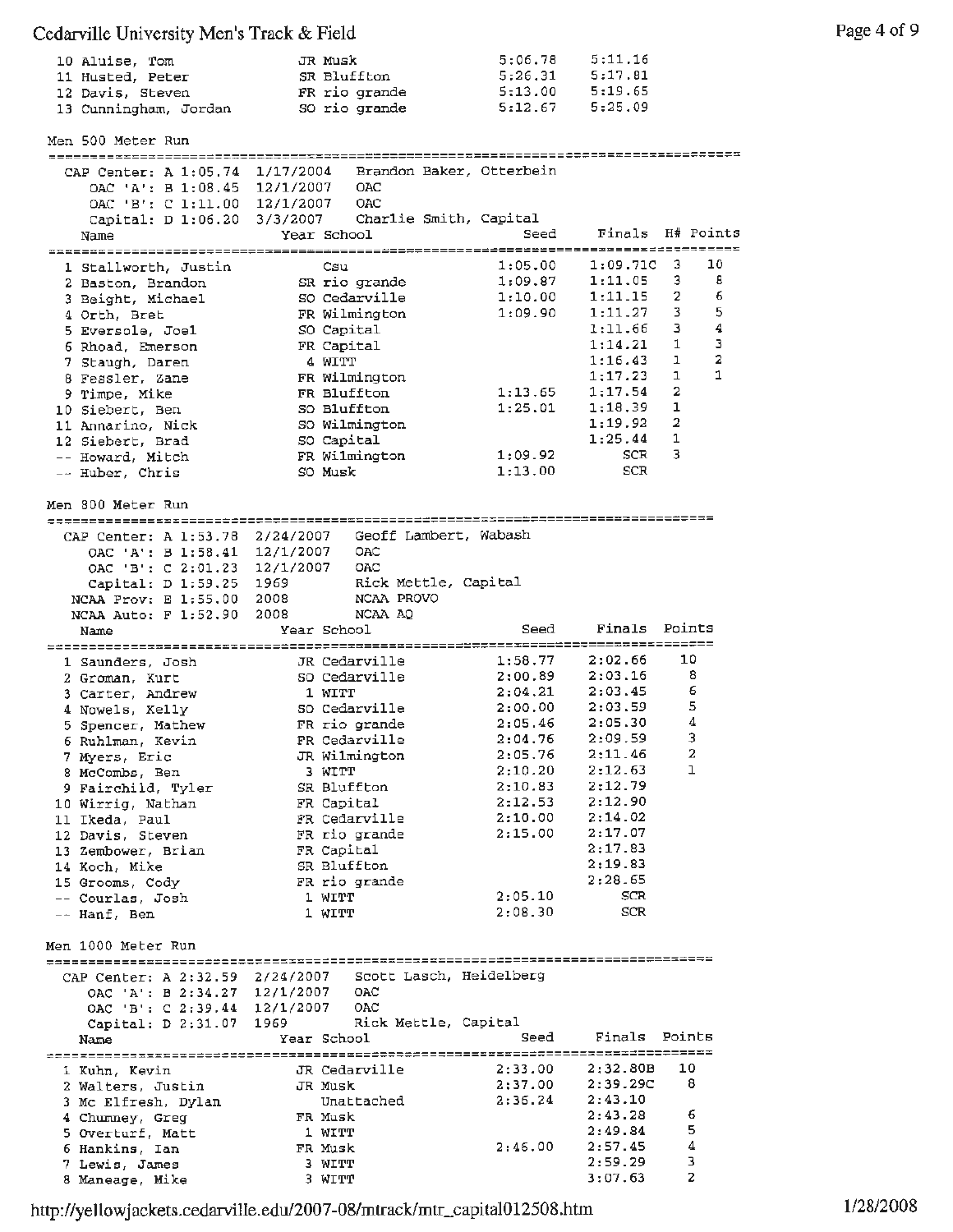| 9 Siebert, Ben  | SO Bluffton | 3:09.62 |
|-----------------|-------------|---------|
| -- Hills, Shawn | WITT        | SCR     |
| -- Aluise, Tom  | JR Musk     | SCR     |

Men 3000 Meter Run

CAP Center: A 8:54.68 2/24/2007 Jeremy Wysocki, Heidelberg OAC 'B': C 9:23.39 12/1/2007 OAC Capital: D 8:39.24 1975 Andy Folsom, Capital Name Year School Seed Finals Points *-----------------------=-=========~=~~==~======================~========~=----==*  1 Campbell, Seth JR Cedarville 9:15.00 9:00.99C 10<br>
2 Whitehair, Dustin Unattached 9:00.00 9:03.49C<br>
3 Badertscher, TJ – FR Cedarville 9:00.00 9:09.69C 8<br>
4 Gutierrez, Justin Unattached <sup>2</sup>Whitehair, Dustin Unattached 9:00.00 9:03.49C 3 Badertscher, TJ FR Cedarville 9:00.00 9:09.69C 8 <sup>4</sup>Gutierrez, Justin Unattached 9:15.49C 5 Herbert, Justin SR Cedarville 9:00.00 9:16.66C 6 6 Trennepohl, Rob 50 Cedarville 9:15.00 9:21.95C 5 7 Wiseman, Josh **FR** Cedarville 9;27.03 4 8 Stiles, Austin so Wilmington 9;20.00 9:30.97 <sup>3</sup> 9 Orr, Brad so Wilmington 9:20.00 9:36.20 2 10 Warren, David JR Wilmington 9:30.00 9:36.57 1 11 Pontius, Cody FR Wilmington 9:40.00 9:39.25 12 Bozue, Joshua Unattached 9:30.00 9:53.84 13 Moore, **Alex** FR Cedarville 9:20.00 9:57.63 14 Timpe, Brian FR Bluffton 10:12.06 15 Maughon, Josh SR Cedarville 10:29.73 16 Cunningham, Jordan so rio grande 10:22.00 10:51.27 silviera, Matt JR Cedarville 9:20.00 SCR Keppler, Andrew **SR** Capital 10:15.37 SCR **Men** 55 Meter Hurdles CAP center: A 7.66 3/6/2004 Joe Moor, ONU OAC 'A•: B 8. 07 12/1/2007 OAC OAC 'B': C 8.62 12/1/2007 OAC Capital: D 7.68 3/2/2007 Nate Thornhill, Capital NCAA Prov: E 7.75 2008 NCAA PROVO NCAA Auto: F 7.55 2008 NCAA **AQ**  Name Year School Seed Prelims **H#**  -------------------------------------------------------~-------------------- Preliminaries 1 Conner, Marvell Csu 7 .90 C 8.09q 3 2 Richardson, Josh FR Wilmington 8.54 C 8.13g 2 3 Tress, Brandon so Cedarville 8.21 c 8.18g 1 **<sup>4</sup>**Roberts, Adam 2 WITT 8.19 C 8.21q 1 5 Bundenthal, Ryan Unattached 7.93 C 8 .22q 2 <sup>6</sup>Sprowl, Chris **SR** Wilmington **8.46** C 8.43q 3 <sup>7</sup>Belcher, Daniel **FR** Capital 8.40 C 8.45g <sup>3</sup> <sup>8</sup>Sawyers, Daivd Csu 8.35 C 8.46g <sup>2</sup> <sup>9</sup>Mason, Casey FR Capital 8.64 C 8.62g 2 10 Ramage, JD **FR** Capital 8.58 8.64g 1 11 Amstutz, Josh **FR** Capital 8.60 8. 72q 1 12 Francisco, Justin **FR** rio grande 8.90 8.80q 3 13 Welch, Cody **JR** Musk 8.63 8.95 2 14 Kerber, Zach FR Bluffton **9.44** 9.05 1 15 Havens, Steve FR Bluffton 9.01 9.15 3 Uher, Tim and 2 WITT 2 2 No. 2 WITT 3CR 1 Men 55 Meter Hurdles ------------------~-----------~--------------------=------------~==============---- CAP Center: A 7.66 3/6/2004 *Joe* Moor, ONU 12/1/2007 OAC OAC 'A': B 8.07 12/1/2007 OAC 'B': C 8.62 12/1/2007 OAC Capital: D 7.68 3/2/2007 Nate Thornhill, Capital NCAA Prov: E 7.75 2008 NCAA PROVO NCAA Auto: F 7. 55 2008 NCAA AQ Finals H# Points Name Year School Prelims Finals 1 Conner, Marvell csu 8.09 7.99B 2 10 Unattached 2 Bundenthal, Ryan 8.22 8.05B 2 3 Tress, Brandon SO Cedarville 8.12C 2 8 8.18

http://yellowjackets.cedarville.edu/2007-08/mtrack/mtr\_capital012508.htm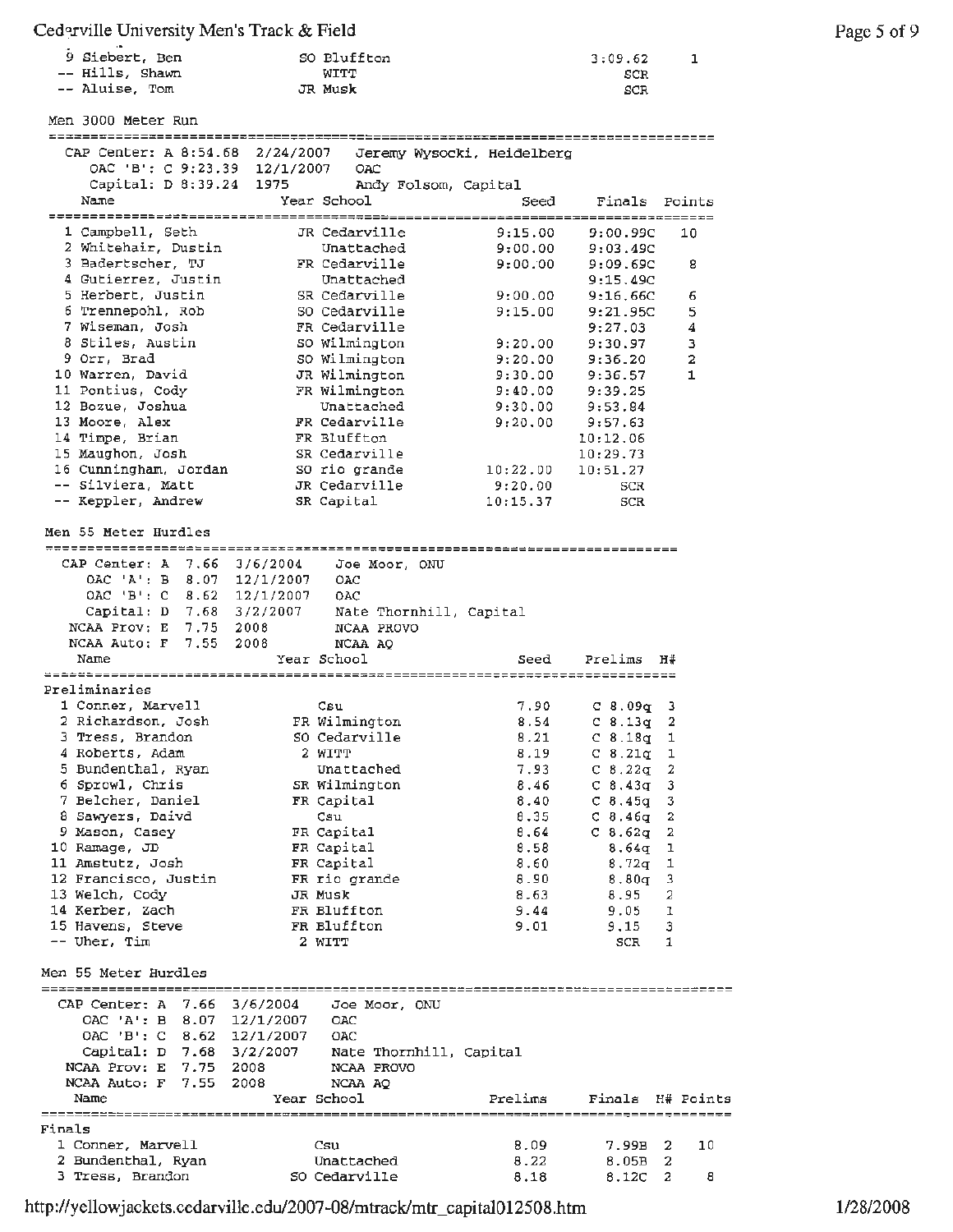# Cedarville University Men's Track & Field Page 6 of 9

| 4 Roberts, Adam                                   |                           | 2 WITT                | 8.21                                              | 8.24C            | $\overline{2}$ | 6                |
|---------------------------------------------------|---------------------------|-----------------------|---------------------------------------------------|------------------|----------------|------------------|
| 5 Richardson, Josh                                |                           | FR Wilmington         | 8.13                                              | 8,31C            | 2              | 5                |
| 6 Sawyers, Daivd<br>7 Sprowl, Chris               |                           | Csu<br>SR Wilmington  | 8.46<br>8,43                                      | 8,32C<br>8,36C   | 1<br>2         | 4<br>3           |
| 8 Belcher, Daniel                                 |                           | FR Capital            | 8.45                                              | 8.41C            | 1              | 2                |
| 9 Francisco, Justin                               |                           | FR rio orande         | 8.80                                              | 8.84             | 1              | $\mathbf{1}$     |
| 10 Ramage, JD                                     |                           | FR Capital            | 8.64                                              | 9.09             | 1              |                  |
| 11 Amstutz, Josh                                  |                           | FR Capital            | 8.72                                              | 9.18             | 1              |                  |
| -- Mason, Casey                                   |                           | FR Capital            | 8.62                                              | DO.              | $\mathbf{1}$   |                  |
| Men 4x200 Meter Relay                             |                           |                       |                                                   |                  |                |                  |
| CAP Center: A 1:29.33                             | 3/6/2004                  |                       | Wilmington, Wilmington                            |                  |                |                  |
| Capital: D 1:30.94 2/3/2006                       |                           | Capital, Capital      | P. Foy, G. Morrow, B. Wilkerson, B. Ryman         |                  |                |                  |
|                                                   |                           |                       | Charlie Smith, Trent Hinton, Desmond Taylor, Jere |                  |                |                  |
| School                                            |                           |                       | Seed                                              |                  |                | Finals H# Points |
| 1 Central State University 'B'                    |                           |                       | 1:30.00                                           | x1:34.95         | 1              |                  |
| 1) Duff, Ian                                      |                           |                       | 2) Jones, Larry                                   |                  |                |                  |
| 3) Johnson, Ronnie                                |                           |                       | 4) Sheppard, Leon                                 |                  |                |                  |
| 2 Capital University 'A'                          |                           |                       | 1:35.71<br>2) Cantrell, Ricky FR                  | 1:35.00          | 2              | 10               |
| 1) Ramirez, Jesse SO<br>3) Wolfe, Ryan FR         |                           |                       | 4) Ramage, JD FR                                  |                  |                |                  |
| 3 Central State University                        | $^{\prime}$ A $^{\prime}$ |                       | 1:29.00                                           | 1:35.09          | 2              | 8                |
| 1) Clark, Marcus                                  |                           |                       | 2) Conner, Marvell                                |                  |                |                  |
| 3) Sawyers, Daivd                                 |                           |                       | 4) Stallworth, Justin                             |                  |                |                  |
| 4 Capital University 'B'<br>1) Amstutz, Josh FR   |                           |                       | 2) Belcher, Daniel FR                             | x1:39.20         | 1              |                  |
| 3) Sensenbaugher, John SO                         |                           |                       | 4) Blank, Michael JR                              |                  |                |                  |
| 5 Central State University 'C'                    |                           |                       | 1:32.00                                           | x1:40.13         | 1              |                  |
| 1) Gibson, Sean                                   |                           |                       | 2) Taylor, Earl                                   |                  |                |                  |
| 3) Legard, Rashan<br>6 Bluffton University 'A'    |                           |                       | 4) McGuire, David<br>1:44.15                      | 1:41.24          | $\mathbf{2}$   | 6                |
| 1) Kerber, Zach FR                                |                           |                       | 2) Havens, Steve FR                               |                  |                |                  |
| 3) Brown, Rex SR                                  |                           |                       | 4) Johnson, Rob FR                                |                  |                |                  |
| 7 Wilmington College 'A'                          |                           |                       | 1:34.90                                           | 1:41.70          | 2              | 5                |
| 1) Heindl, Drew FR                                |                           |                       | 2) Richardson, Josh FR                            |                  |                |                  |
| 3) Fessler, Zane FR                               |                           |                       | 4) Harris, Doug FR                                |                  |                |                  |
| Men 4x400 Meter Relay                             |                           |                       |                                                   |                  |                |                  |
| CAP Center: A 3:21.35 1/14/2006                   |                           |                       | Club Cincinnati, Club Cincinnati                  |                  |                |                  |
| Capital: D 3:26.59 2/12/2005                      |                           | Capital, Capital      |                                                   |                  |                |                  |
|                                                   |                           |                       | D. Taylor, B. Pelanda, C. Smith, Z. Porter        |                  |                |                  |
| NCAA Prov: E 3:20.50<br>NCAA Auto: F 3:16.70 2008 | 2008                      | NCAA PROVO<br>NCAA AQ |                                                   |                  |                |                  |
| School                                            |                           |                       | Seed                                              | Finals H# Points |                |                  |
|                                                   |                           |                       |                                                   |                  |                |                  |
| 1 Cedarville University 'A'                       |                           |                       | 3:29.00                                           | 3:32.87          | 2.             | 10               |
| 1) Saunders, Joshua SO<br>3) Tress, Brandon, FR   |                           |                       | 2) Groman, Kurt SO<br>4) Nowels, Kelly SO         |                  |                |                  |
| 2 rio grande 'A'                                  |                           |                       |                                                   | 3:33.74          | 1              | в                |
| 1) Kraner, Josh FR                                |                           |                       | 2) Woodfork, Chris JR                             |                  |                |                  |
| 3) Cook, Randy JR                                 |                           |                       | 4) Baston, Brandon SR                             |                  |                |                  |
| 3 Wilmington College 'A'                          |                           |                       | 3:39.06<br>2) Orth, Bret FR                       | 3:36.67          | $\mathbf{2}$   | 6                |
| 1) Walls, Tamar FR<br>3) Howard, Mitch FR         |                           |                       | 4) Babcock, Kyle JR                               |                  |                |                  |
| 4 Capital University 'A'                          |                           |                       | 3:34.94                                           | 3:37.36          | 2              | 5                |
| 1) Ramage, JD FR                                  |                           |                       | 2) Wolfe, Ryan FR                                 |                  |                |                  |
| 3) Miceli, Joe JR                                 |                           |                       | 4) Eversole, Joel SO                              | x3:46.81         | 1              |                  |
| 5 Wittenberg University 'B'<br>1) Hanf, Ben 1     |                           |                       | 2) McCombs, Ben 3                                 |                  |                |                  |
| 3) Overturf, Matt 1                               |                           |                       | 4) Maneage, Mike 3                                |                  |                |                  |
| 6 rio grande 'B'                                  |                           |                       |                                                   | x3:49.54         | 1              |                  |
| 1) Spencer, Mathew FR                             |                           |                       | 2) Gravely, Jordan FR                             |                  |                |                  |
| 3) Davis, Steven FR<br>7 Bluffton University 'A'  |                           |                       | 4) Grooms, Cody FR<br>3:42.88                     | 3:49.99          | 2              | 4                |
| 1) Timpe, Mike FR                                 |                           |                       | 2) Althaus, Ben FR                                |                  |                |                  |
| 3) Wagner, Collin SO                              |                           |                       | 4) Fairchild, Tyler SR                            |                  |                |                  |
| 8 Wilmington College 'B'<br>1) Myers, Eric JR     |                           |                       | 2) Stults, Jackson FR                             | x3:52.03         | ı              |                  |
|                                                   |                           |                       |                                                   |                  |                |                  |

http ://yellowj ackets.cedarville .edu/2007-08/mtrack/mtr\_capital0 12508 .htm 1/28/2008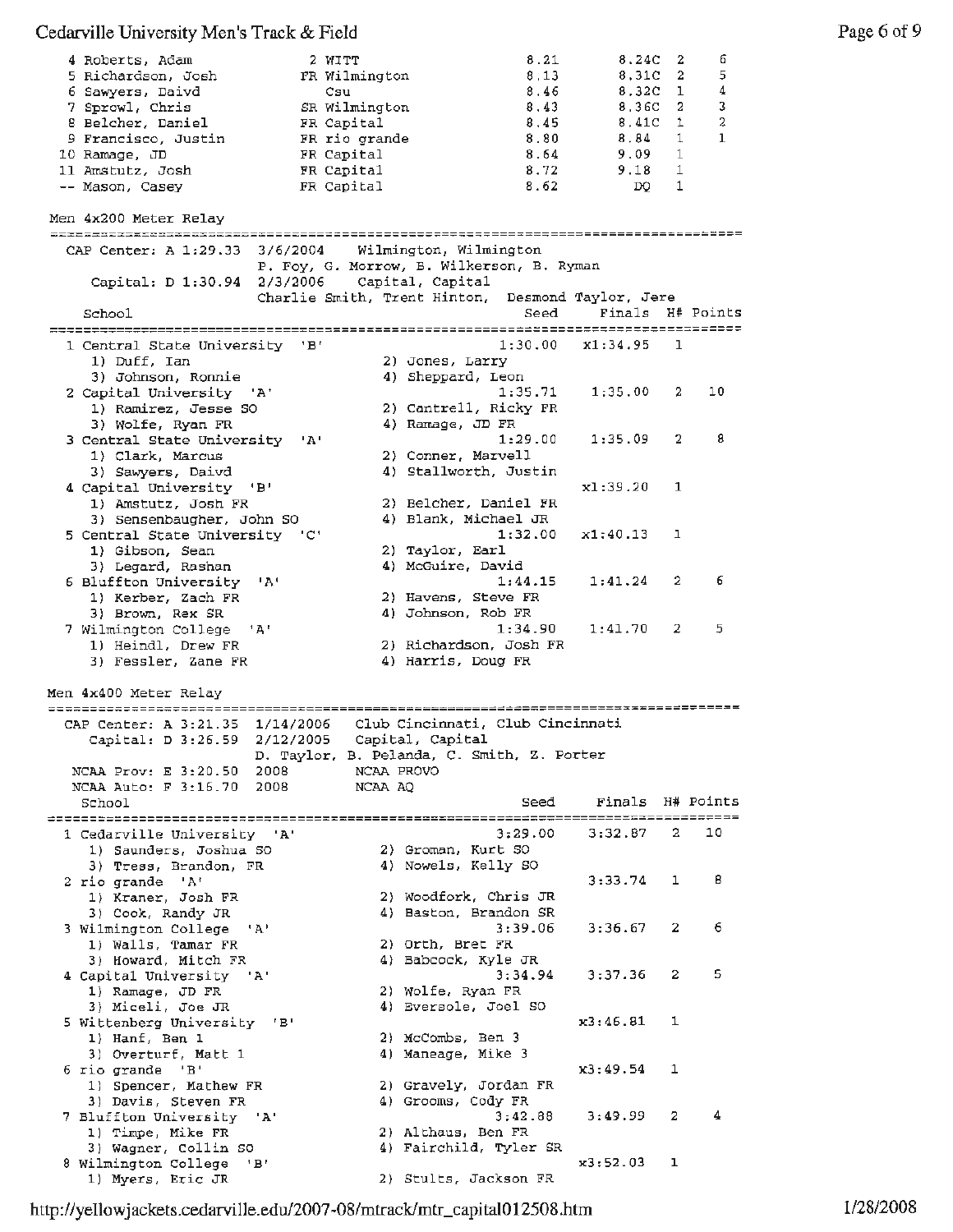3) Annarino, Nick SO 4) Fessler, Zane **FR**  -- Muskingum College 'A' **SCR** 2 -- Bluffton University 'B' SCR 1 1) Havens, Steve FR 2) Brown, Rex SR 3) Johnson, Rob **FR**  4) Kerber, Zach **FR**  Wittenberg University 'A' 3:50.16 SCR 2 1) Roberts, Adam 2 2) Savage, Gabe 3 3) Carter, Andrew 1 **4)** Courlas, Josh 1 Men Distance Medley CAP Center: **A** 10:21.22 1/29/2005 Otterbein, Otterbein **A.** Lahman, B. Lehman, A. Walters, M. Sawicki Capital: D 10:57 .97 3/2/2007 Capital, Capital J. Miceli, w. Hilinski, J. Eversole, s. Woods NCAA Prov: E 10:10.00 200B NCAA PROVO NCAA Auto: F 10:00.50 2008 NCAA AQ Finals Points School Seed 1 Wilmington College 'A' 11:07.05 10 1) Orr, Brad SO 2) Howard, David JR 4) Stiles, Austin SO 3) Orth, Bret FR<br>2 Capital University 'A'<br>1) Miceli, Joe JR<br>3) Siebert, Brad SO 11:17.63 8 1) Miceli, Joe JR 2) Rhoad, Emerson FR 3) Siebert, Brad so 4) Wirrig, Nathan **FR**  3 Capital University 'B' xll:23.06 1) Eversole, Joel SO 2) Keppler, Andrew SR 3) Woods, Stephan **SR** 4) Zembower, Brian FR Men High Jump CAP Center: A 6-07 3/6/2004 Eric Belancic, Mt. Union OAC 'At: B 1.86m 12/1/2007 OAC OAC 'B•: C 1.78m 12/1/2007 OAC Capital: D 6-07 1982 Steve Wilson, Capital NCAA Prov: E 2.0lm 2008 NCAA PROVO, 6-07 NCAA Auto: F 2.09m 200B NCAA AQ, 6-10.25 Name Year School Seed Finals Points 1 Trump, Cory **FR Capital** 1.92m 6-06.00 1.98mB 10 2 Sprowl, Chris SR Wilmington 1. 85m 6-04.00 1.93mB 8 3 Cook, Randy JR rio grande 1. 82m 6-00.00 1.83rnC 6 4 Heindl, Drew FR Wilmington 1.80m 1. 73m 5-08.00 5 5 Timpe, Mike FR Bluffton 5-06.00 1.68m 4 Gerton, Matt **FR** Cedarville 1.65m SCR Outley, Steven FR Capital SCR Cotton, Bruce JR Wilmington 1.80m SCR Resides, Ryan  $3$  WITT  $1.82\pi$ SCR Men Pole Vault CAP Center: A 17-06.50 3/5/2004 Chris Swanson, Otterbein OAC 'A': B 4.21m 12/1/2007 OAC OAC 'B': C 3.20m 12/1/2007 OAC capital: D 15-00 1/19/2008 Doug Gibbons, Capital NCAA Prov: E 4.70m 2008 NCAA PROVO, 15-05 NCAA Auto: F 5.06m 2008 NCAA AQ, 16-07 Name Year School Seed Finals Points 1 Rasnick, Robert FR Cedarville 4.60m 10 15-05.75 4.72mE 2 Brandon, Allen Unattached 4.57m 15-00.00 X4.57m 3 Allbaugh, Dan  $\sim$  SO Wilmington  $4.42m$ 14-00.00 4.27mB 7 14-00.00 3 Dague, Alan Unattached 4.57m X4 .27m <sup>3</sup>Gibbons, Doug JR Capital 4.57m 14-00.00 4.27rnB 7 10-06.00 6 Banhagel, Bob Unattached X3. 20m Blankenship, Jake Unattached XSCR White, Rich FR Capital 3.05m SCR Stevens, Scott JR Wilmington 4.27m SCR Sotschall, Dale FR Musk 3.05m SCR Jacob, Daniel 2 WITT 3.65m SCR Large, John Unattached

SCR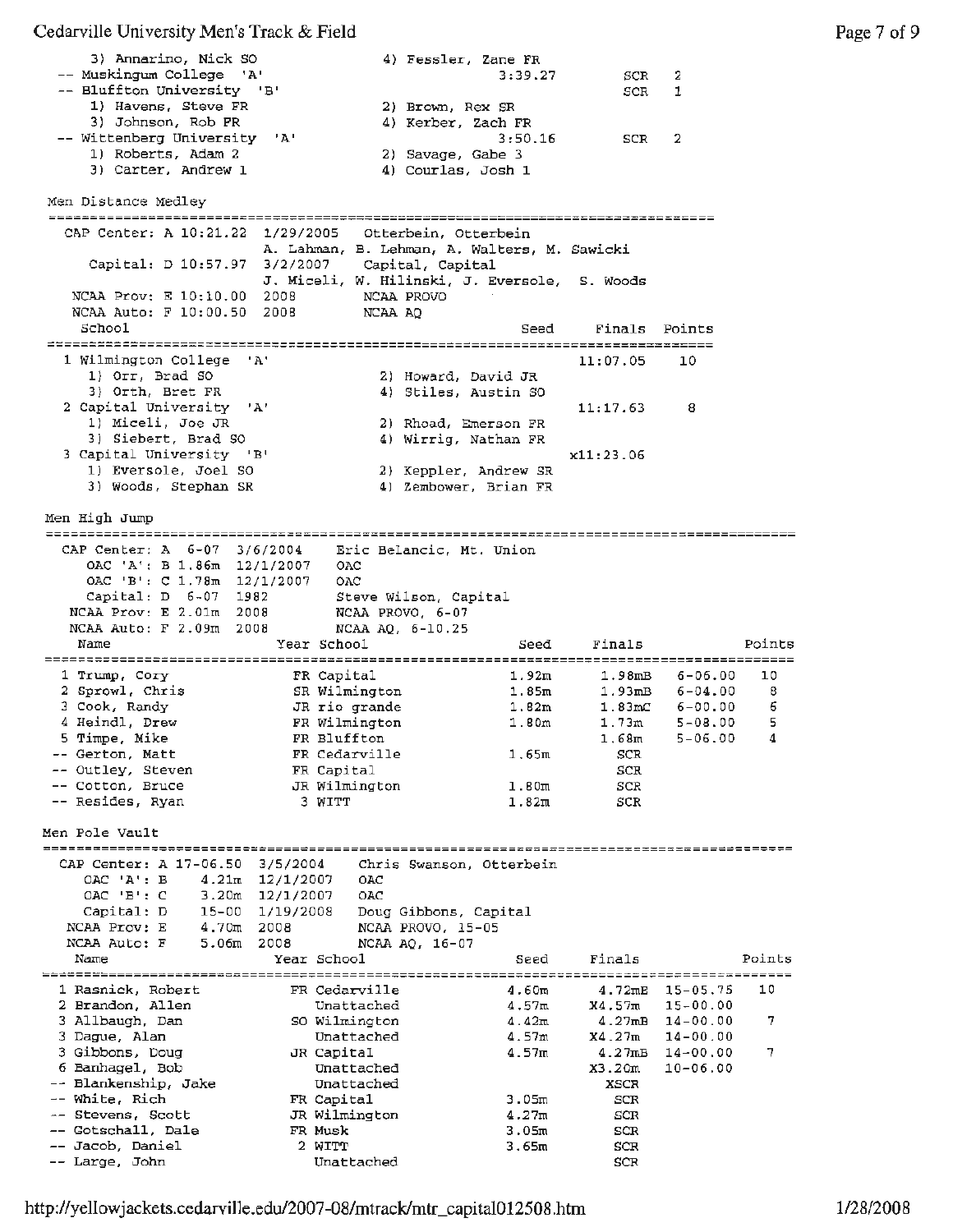Men Long Jump CAP Center: A 23-03.50 1/14/2006 Bob Kandel, club Cincinnati OAC **•Ar:** B 6.29m 12/1/2007 OAC OAC 'B': C 6. 09m 12/1/2007 OAC Capital: D 23-02.50 1961 Doug Scott, Capital NCAA Prov: E 6.96m 2008 NCAA PROVO, 22-10 NCAA Auto: F 7.24m 2008 NCAA AQ, 23-09 Finals Points Name Year School Seed 1 McGuire, David csu 6.88m 6.57mB 21-06.75 10 6.29mB 20-07.75 <sup>8</sup> 2 Bailey, Demetrius FR Musk 6.31m 3 Rife, Scott **FR Capital** 6.04m 6.27mC 20-07.00 6 4 Freeman, Scott FR rio grande 6 .17m 6.26mC 20-06.50 5  $6.23 \text{mC}$  20-05.25 4 5 Belcher, Rod 1 WITT 6.13m 6.llmC 20-00.50 3 6 Gruenberg, Stephen JR Cedarville 6.09m  $6.07m$  19-11.00 1.5 7 Uher, Tim 2 WITT 5.72m  $6.07m$  19-11.00 1.5 <sup>7</sup>Williams, Mark FR Cedarville 6.03m 5.92m 19-05.25 g Waltz, Kyle so Musk 5.84m 10 Smith, Travis JR Cedarville 6.14m 5.72m 18-09.25 4.97m 16-03.75 11 Gerton, Matt FR Cedarville 5.43m Davis-Jackson, tyquan Csu 6.20m DQ Heindl, Drew FR Wilmington 6.14m DQ Cotton, Bruce JR Wilmington SCR Men Triple Jump CAP Center: A 45-07 3/5/2004 Tim Roa, Wilmington OAC **'Ar:** B 12.40m 12/1/2007 OAC OAC 'B': C 11.95m 12/1/2007 OAC Capital: D 46-05.50 3/5/2005 Bobby Jones, Capital NCAA Prov: E 14.00m 2008 NCAA PROVO, 45-11.25 NCAA Auto: **F** 14.64m 2008 NCAA AQ, 48-00.50 Finals Points Name Year School Seed 13. 50mB 44-03.50 10 1 Bailey, Demetrius FR Musk 13.16m 2 Larkin, Erik 3 WITT 12.96m 13.26rnB 43-06.00 <sup>8</sup> 3 Rife, Scott FR Capital 12. llm 12.54rnB 41-01.75 6 4 Smith, Travis JR Cedarville 12.64m 12.13mC 39-09.75 <sup>5</sup> 11. 47:m 37-07.75 **<sup>4</sup>** 5 Heindl, Drew FR Wilmington 11.45m 6 Waltz, Kyle so Musk  $11.22m$   $36-09.75$  3 Gerton, Matt **FR** Cedarville 10.65m SCR Men Shot Put CAP Center: **A** 52-05.50 3/6/2004 Alex Johnson, BWC OAC **'A•:** B 13. 99m 12/1/2007 OAC OAC **1BI:** C 13.0lm 12/1/2007 OAC Capital: D 55-03.50 1978 Rick Meindl, Capital NCAA Prov: E 15. 54m 2008 NCAA PROVO, 51-00 NCAA Auto: **F** 17. 0Om 2008 NCAA AQ, 55-9.25 Name The Year School Seed Finals Points *~===~~~~~======================~=====~~============~========~~====~====~=======~=~~=-----:*  l Michaud, Ben JR Cedarville 15.54m 15.93mE 52-03.25 10 <sup>2</sup>Henning, Neil SR Cedarville 15.24:m 15.0BmB 49-05.75 <sup>8</sup>  $3 \text{ George, } \text{kyle}$   $\text{JR} \text{ rio } \text{grade}$   $13.71\text{m}$   $14.37\text{m} \text{B}$   $47-01.75$  6 1 and the So Bluffton 14.18m 14.18mB 46-06.25 5 5 Auer, Jared FR Bluffton 12.15m 12.35m 40-06.25 4 6 Kehl, Robert 1 WITT 12.92m 12.10m 39-08.50 3 7 Maat, Christian **JR** Cedarville 10. 55m 11.04m 36-02.75 <sup>2</sup> <sup>8</sup>Sayne, Matt FR Capital 12.40m 10.97m 36-00.00 1 9 Wladischkin, Aaron FR Bluffton 10.96m 35-11.50 10 Murdock, Colin 1 WITT 10.90m 35-09.25 10.87m 35-08.00<br>11 Rausenberg, Mark FR Musk 10.87m 35-08.00 12 Murphy, Stephen Csu 9.80m 10.60m 34-09.50 13 Potter, CJ so Wilmington 10.14m 10. 25m 33-07.50 14 Anderson, Dave FR Musk 9.97m 32-08.50 15 Weber, Mark so Capital 10. llm 9.95m 32-07. 75 16 **Turn.a,** Steve FR Musk 9.60m 31-06.00 17 McElwee, Thomas 1 WITT 9.0lrn 8.95m 29-04.50 18 Benn, Theries 50 Capital 8.21m 8.38m 27-06.00 19 Staugh, Daren **4** WITT 7.24m 7.79m 25-06.75

http://yellowjackets.cedarville.edu/2007-08/mtrack/mtr\_capitalOl2508.htm